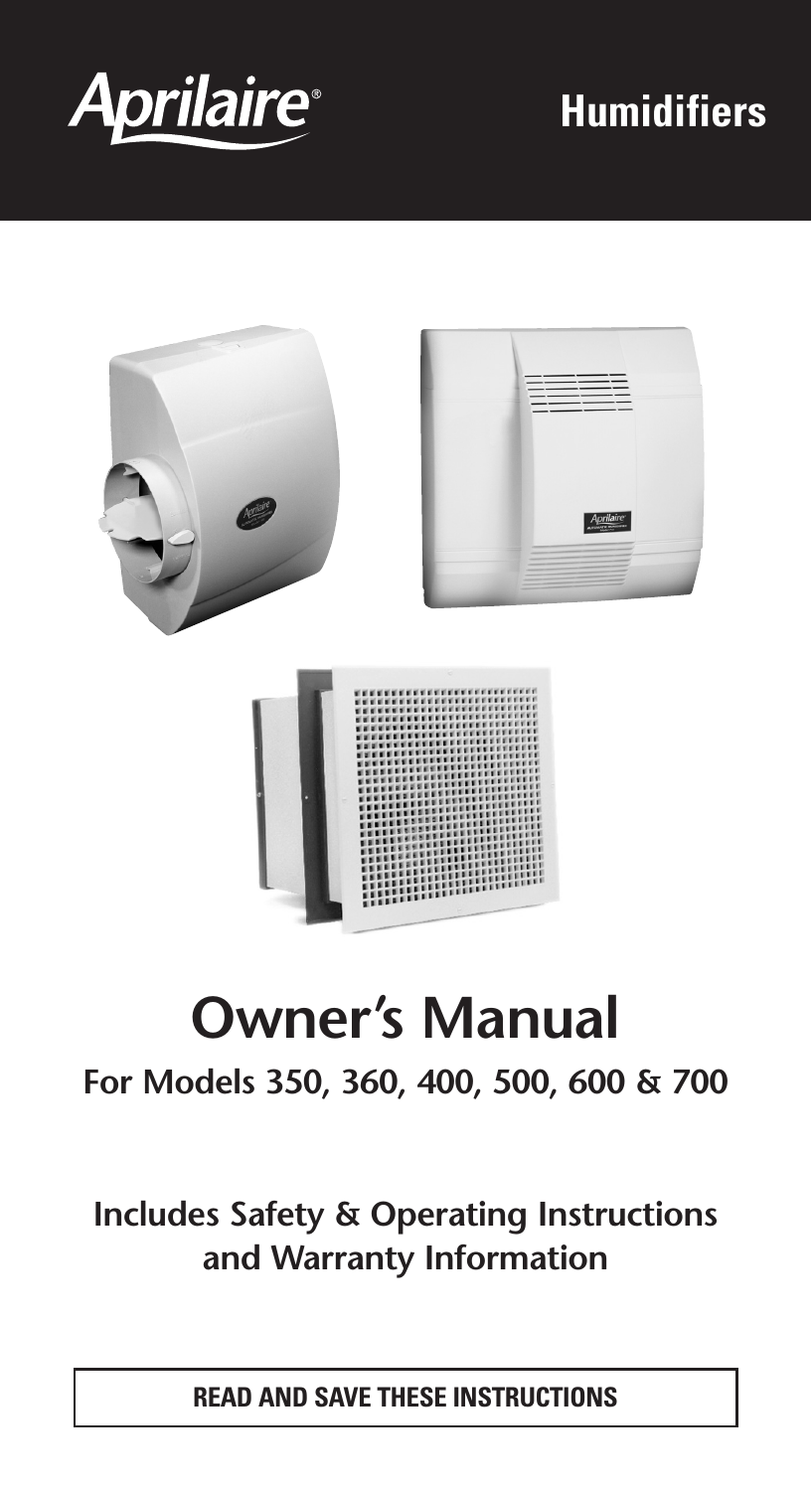#### **TABLE OF CONTENTS TABLE OF CONTENTS**

| Operating Instructions - Models 400, 600 & 700                                                                                                                                                                                 |  |
|--------------------------------------------------------------------------------------------------------------------------------------------------------------------------------------------------------------------------------|--|
|                                                                                                                                                                                                                                |  |
|                                                                                                                                                                                                                                |  |
|                                                                                                                                                                                                                                |  |
|                                                                                                                                                                                                                                |  |
| Annual Maintenance expressions are a series and a series of the series of the series of the series of the series of the series of the series of the series of the series of the series of the series of the series of the seri |  |
|                                                                                                                                                                                                                                |  |
|                                                                                                                                                                                                                                |  |
| <b>MAINTENANCE INSTRUCTIONS</b>                                                                                                                                                                                                |  |
|                                                                                                                                                                                                                                |  |
|                                                                                                                                                                                                                                |  |
|                                                                                                                                                                                                                                |  |
|                                                                                                                                                                                                                                |  |
|                                                                                                                                                                                                                                |  |
|                                                                                                                                                                                                                                |  |

#### **A WARNING**

120 volts may cause injury from electrical shock. Disconnect power and shut off water supply before servicing.

**A** CAUTION

Sudden operation may cause personal injury or property damage. Turn the Aprilaire Humidifier Control to "OFF" or lowest setting before servicing.

#### **INTRODUCTION**

Thank you for your recent Aprilaire® Humidifier purchase. We appreciate your business and are pleased to add your name to our growing list of customers. You have invested in the highest quality equipment available. Aprilaire manufactures whole-house indoor air quality products and is a recognized leader in the heating and air conditioning industry.

Your humidifier will require periodic maintenance to assure continued fine performance. See page 8 to obtain service parts and/or replacement Water Panel® evaporators.

Now, please take a few minutes and read this booklet. This will familiarize you with the benefits you will receive from the equipment you just purchased and help you understand the routine maintenance that will be required.

Be sure to register your Humidifier warranty online at: **www.aprilaire.com/warranty**.

**Genuine Aprilaire Replacement Water Panel® Genuine Aprilaire Replacement Water Panel**®  $\frac{N_{\text{detust}}}{N_{\text{detust}}}}$ **contractor or from most other heating and air conditioning contractors in your area. Use the dealer locator in our web site (www.aprilaire.com) or look in the Yellow Pages under Humidifying Apparatus or Heating & Air Conditioning Contractors. Purchase only genuine Aprilaire Water Panels to maintain peak performance.**

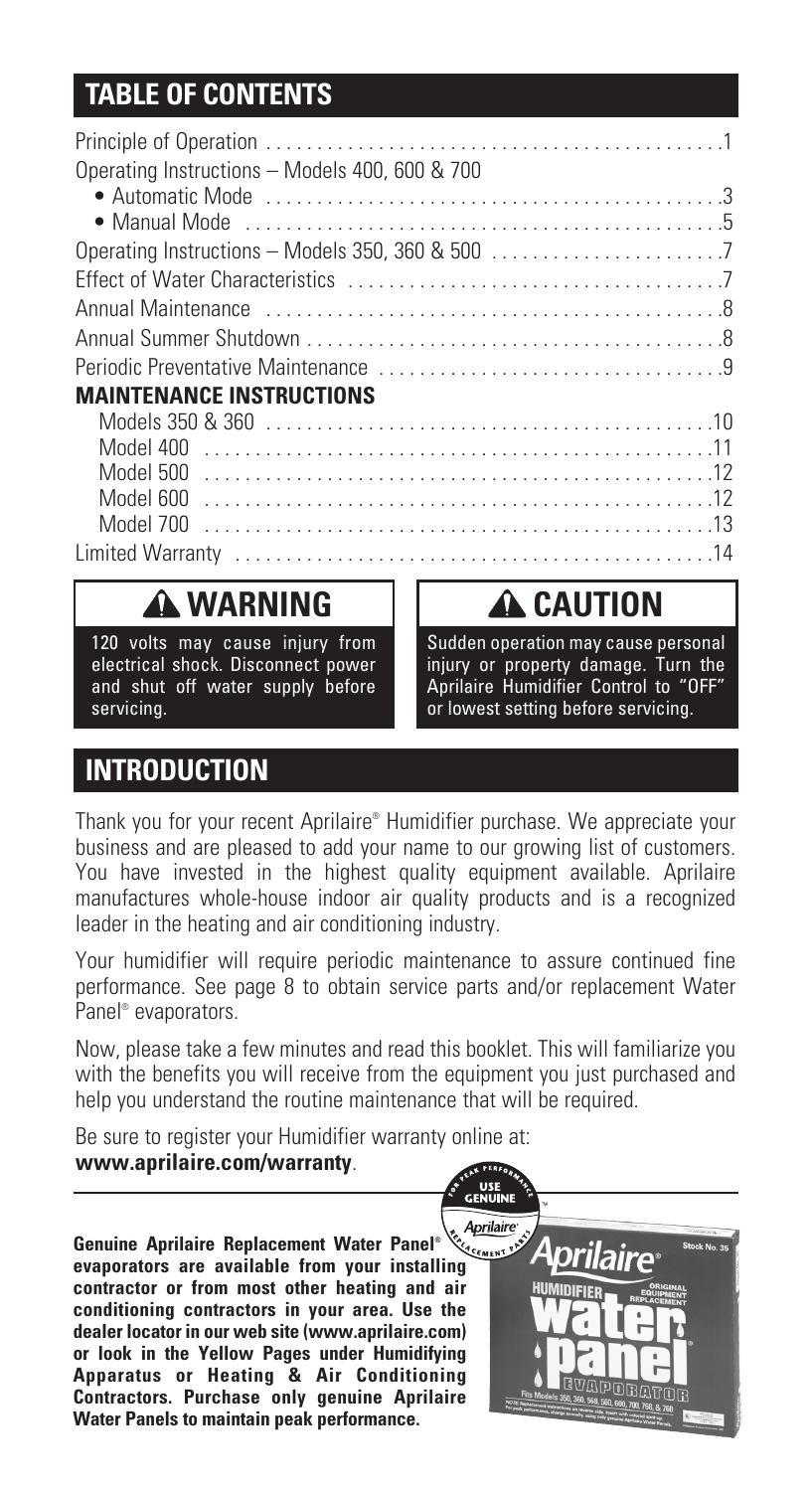#### **PRINCIPLE OF OPERATION**

With your purchase of this humidification system, you have invested in a humidifier that operates on the evaporative principle – nature's own way of adding moisture – providing optimum relative humidity throughout the heating season. It is very possible that you have questions concerning your new humidifier – questions on what it can do for you, and what you should do to receive maximum benefits from it. This booklet is intended to answer these questions.

Nature, in producing an invigorating comfortable April day, combines just the right temperature and the right amount of moisture. Aprilaire Humidifiers employ the same principle, with refinements, to give you the optimum relative humidity for maximum allowable comfort all winter long.

The important considerations in the evaluation of a humidifier are precise control, sufficient capacity, trouble-free performance and minimum maintenance. The operating principle of your Aprilaire humidifier provides all of these advantages. Here, briefly, is the method:

Except for Models 350 and 360, the Aprilaire Humidifier is installed to operate in conjunction with the furnace blower motor. When the Aprilaire Humidifier Control calls for humidity and the blower motor is operating, water flows to the distribution tray located at the top of the humidifier. The water is uniformly distributed across the width of the tray and through a scientifically designed system of outlets. It flows by gravity over the Water Panel® evaporator, the heart of the humidifier. Dry, hot air is moved through the moisture-laden Water Panel evaporator where natural evaporation takes place. The now-humidified air carrying moisture in vapor form (nature's own way) is circulated throughout the home.

Models 350 and 360 use service hot water (140°F maximum) for a heat source, as heat is needed for evaporation. While the water going to the humidifier is hot, the flushing water to the drain will be cold. The heat is extracted during the evaporation process.

**The correct water flow is determined by an orifice equipped with each drain type humidifier. When the humidifier is operating, there will be a small, steady stream of water to drain, which flushes away most of the trouble-causing minerals.**

**Do not use the saddle valve to regulate the water flow. It is designed to be completely open or closed.**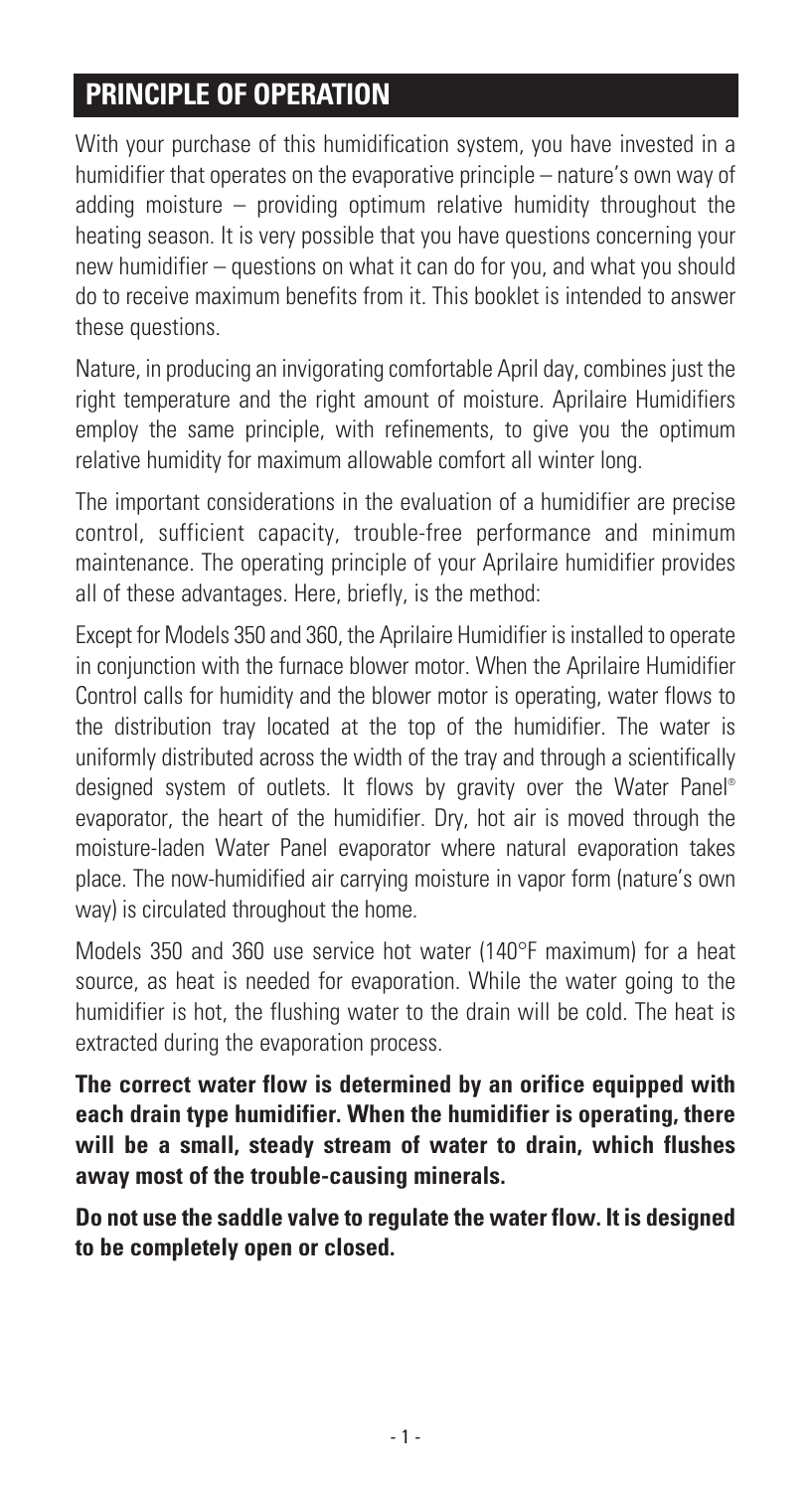The minerals and solid residue not trapped by the replaceable Water Panel evaporator are flushed down the drain in the Models 350, 360, 500, 600 and 700. This is the most effective and least expensive method to dispose of trouble-causing minerals. The drain also eliminates the problems caused by stagnant water.

There are some homes where drain facilities are not accessible or available. For these situations, or where high water hardness is not a problem, the newest Aprilaire, Model 400, is designed to satisfy these applications.

Trouble-free performance and minimum maintenance are assured by the design features of the Aprilaire Humidifier. All humidifier housing parts that come in contact with water are non-metal and will never rust or corrode. Neither heat nor water will affect them under normal operating conditions.

The Water Panel® evaporator, designed especially for uniform, high evaporation, and the Scale Control Insert (which encases the Water Panel) efficiently traps mineral deposits which are often the cause of damage to working parts in ordinary humidifiers. When properly maintained, no "white dust" will be distributed through the living quarters. **The Water Panel evaporator is the heart of the humidifier and must be in good condition to assure high capacity trouble-free performance. It should be changed at least annually with the exception of the Model 400 which should be changed twice per heating season.**

Older design water distribution trays have a granular coating in the bottom of the distribution tray to provide even water flow to each of the openings and over the Water Panel evaporator. **Do not clean the mineral scale off the bottom of the water distribution tray at the end of the humidification season.** If the granular coating is removed, it is not necessary to purchase a new distribution tray, simply apply a small amount of liquid dishwashing soap over the entire inside surface of the water distribution tray. This will allow the water to flow evenly to the Water Panel, provided the humidifier is mounted level in order to achieve maximum capacity.

The current distribution tray incorporates a synthetic fabric liner that replaces the granular coating and is designed to deliver water uniformly over the entire top surface of the Water Panel evaporator, provided the humidifier is mounted level. It is normal for some mineral deposits to form in the distribution tray as it dries out between humidification cycles. These deposits can actually help distribute water in the tray, but if they block the openings, they should be removed as described in the "Periodic Preventative Maintenance" section of this manual.

There are many humidifiers on the market. They all add moisture… with varying degrees of efficiency. None, however, offer the features, design, and performance incorporated into your new Aprilaire Humidifier.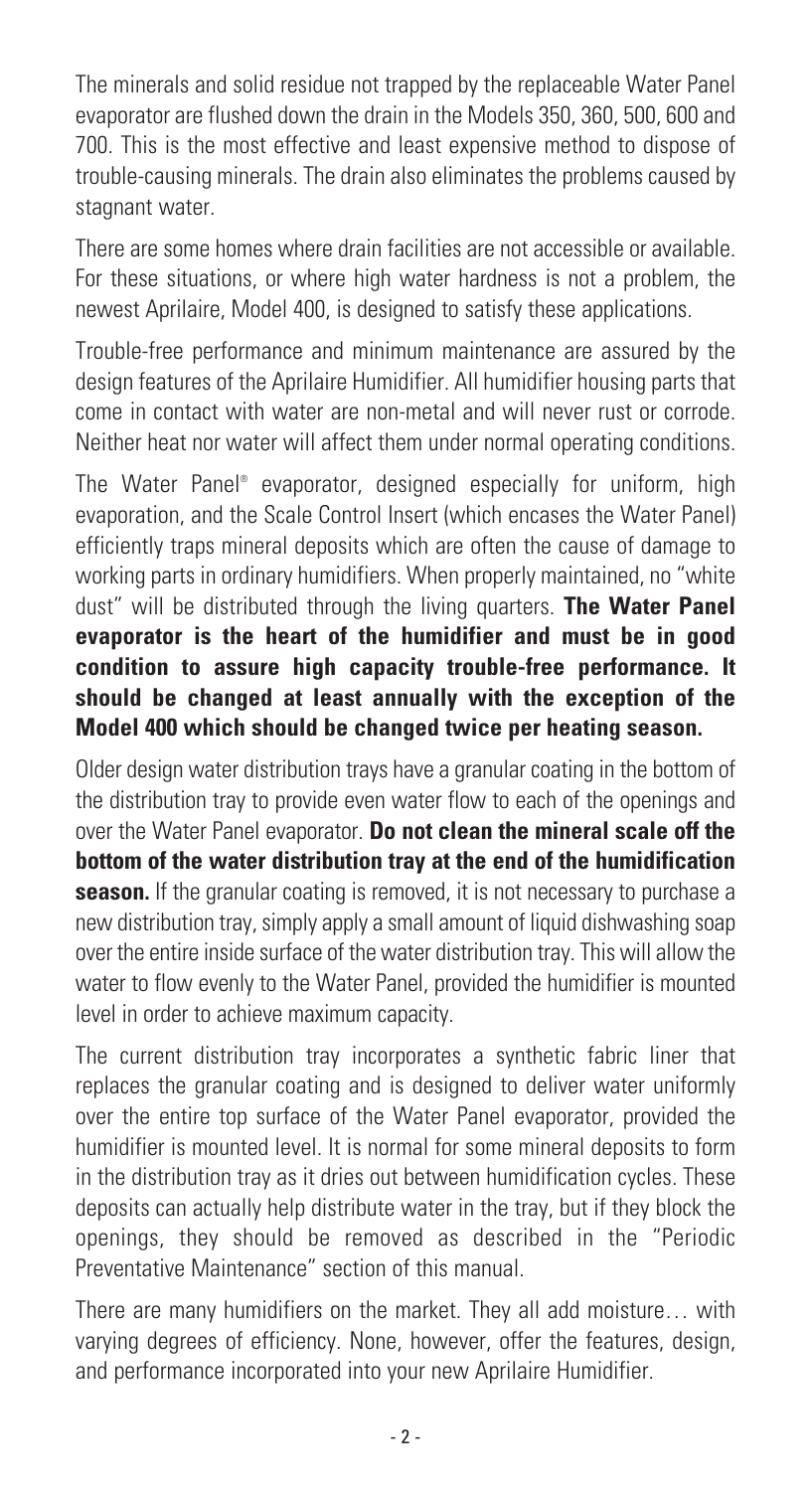#### **OPERATING INSTRUCTIONS – MODELS 400, 600 & 700**

There are 2 possible modes of operation of your Aprilaire Humidifier Control – Automatic and Manual. An explanation of both modes follows:

#### **Automatic Mode: (Manual Mode-see pg 5)**

Your Aprilaire Humidifier Control is installed in the cold air return duct. **During the first heating season,** your Humidifier Control needs to be set initially to match your home's condition. Please follow these steps when adjusting your control (refer to Figure A).

- 1. Turn the dial setting knob to "5," which is within the normal range. During the next 24-48 hours it may be necessary to adjust the dial for more or less humidity, depending on your personal comfort and home's requirements. Refer to "TABLE 1 – Operation Guide".
- 2. During the coldest portion of the first heating season, minor adjustments may be necessary. This is dependent upon your home's construction. Refer to "TABLE 1 – Operation Guide".

| <b>TABLE 1 - Operation Guide</b>      |                                                                                                                                                                                                                                                                                                                     |  |  |  |  |
|---------------------------------------|---------------------------------------------------------------------------------------------------------------------------------------------------------------------------------------------------------------------------------------------------------------------------------------------------------------------|--|--|--|--|
| <b>Condition</b>                      | <b>Solution</b>                                                                                                                                                                                                                                                                                                     |  |  |  |  |
| Condensation on windows               | Reduce the setting on the control dial<br>by 1 increment.                                                                                                                                                                                                                                                           |  |  |  |  |
| Lack of humidity                      | Increase the setting on the control dial<br>by 1 increment.                                                                                                                                                                                                                                                         |  |  |  |  |
| Humidifier does not operate           | Turn dial to "Test/Reset." Make certain<br>furnace is operating in heat mode.<br>If humidifier still doesn't operate,<br>contact your heating contractor.                                                                                                                                                           |  |  |  |  |
| Humidifier won't shut off             | Turn dial to "Off." If humidifier<br>continues to operate, contact your<br>heating contractor.                                                                                                                                                                                                                      |  |  |  |  |
| Test mode                             | System operation is checked by setting<br>the knob to "Test/Reset." Make certain<br>furnace blower is operating and furnace<br>is calling for heat. Humidifier will<br>operate for one minute. Be sure to turn<br>the control knob back to the prior setting<br>after checking humidifier operation.                |  |  |  |  |
| Reset Water Panel change<br>indicator | Turn the control knob to the<br>"Test/Reset" position until the "Change<br>Water Panel" light blinks to reset the<br>water panel change indicator timer.<br>(Blower must be operating and furnace<br>calling for heat.) Be sure to turn the<br>control knob back to the prior setting<br>after resetting the timer. |  |  |  |  |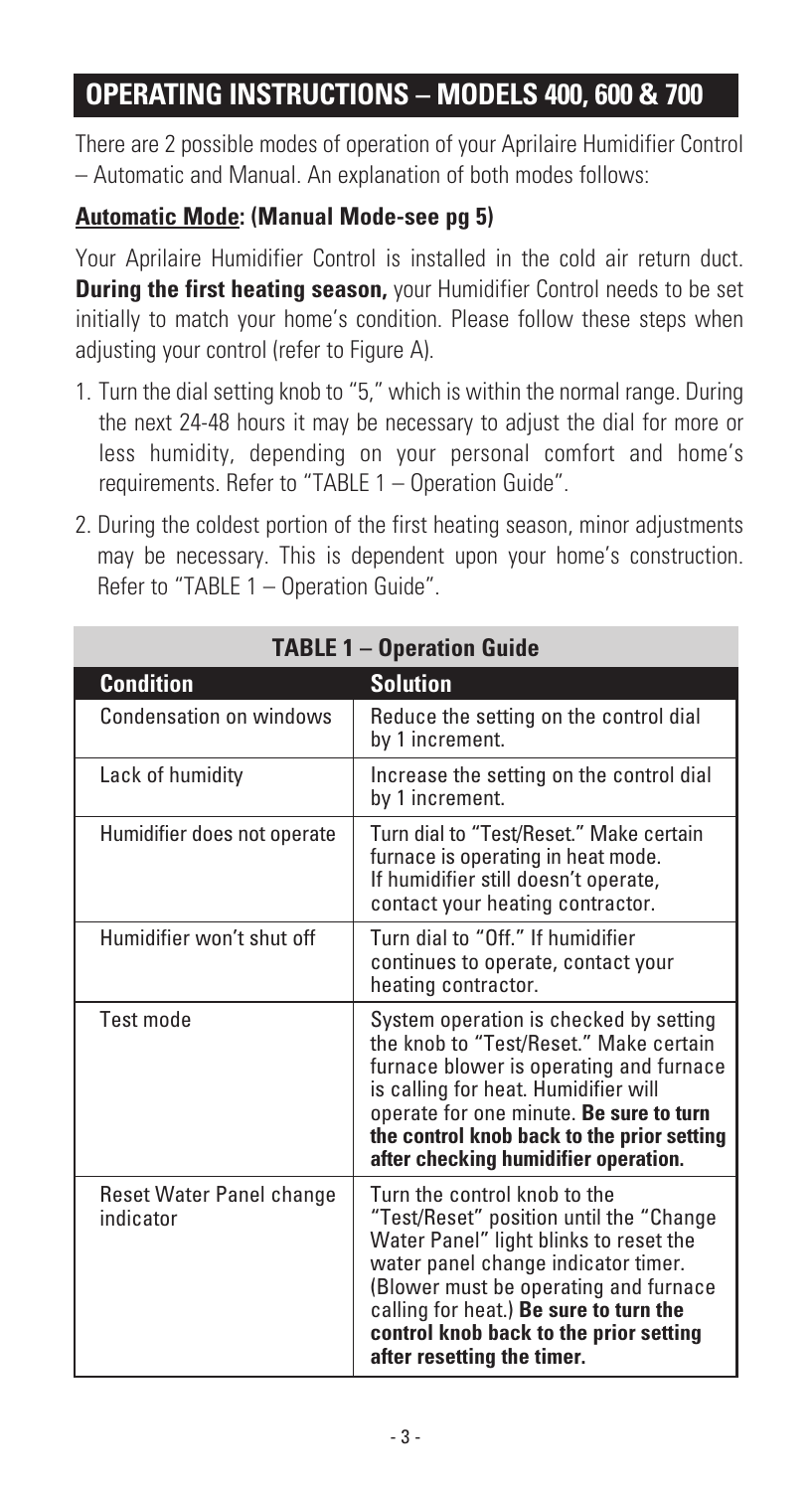The relative humidity in your home will now be accurately controlled to meet your needs and should not need further adjustment during future heating seasons. Make note of the dial setting in the event you temporarily move the knob to "OFF" when performing annual maintenance of your Aprilaire Humidifier.



Your Aprilaire Automatic Humidifier is a high precision system that will accurately maintain the relative humidity in your home to a maximum of 45% RH and a minimum of 10% RH. For every 1°F change in outdoor temperature, the control will automatically adjust the indoor relative humidity by 1/2% (RH). If you would like to determine the RH in your home, follow these steps:

- 1. Determine the outdoor temperature.
- 2. Activate the furnace blower by setting your thermostat to a higher temperature.
- 3. Turn the humidifier control dial setting to the "OFF" position. Then, slowly turn the dial clockwise until you hear the solenoid valve on the humidifier "click on." Next, slowly turn the dial counter clockwise until you hear the solenoid valve "click off". At this point, make note of the dial setting.
- 4. Locate your dial setting on Table 2. Follow the dial setting to the right until it intersects with the current outdoor temperature. This is the relative humidity in your home under existing conditions.
- 5. Return the thermostat and the Humidifier Control to their original settings.

The values of outdoor temperature and dial settings may fall in between or outside of the listed values in Table 2. In these cases, you can only approximate your home's actual indoor RH.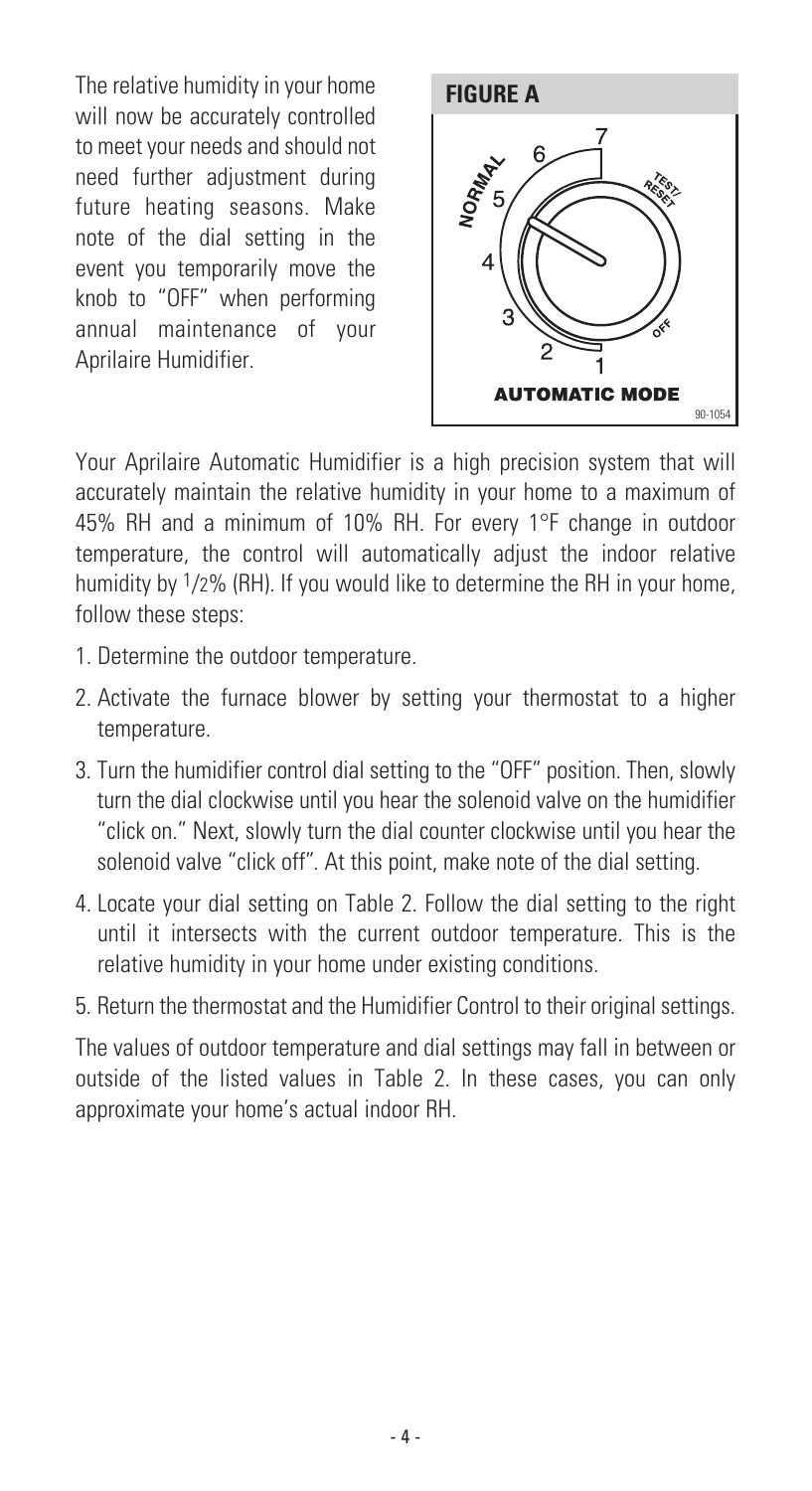| <b>TABLE 2 – % Relative Humidity Guide</b>                                                                                                                                            |                                 |     |    |    |    |    |    |
|---------------------------------------------------------------------------------------------------------------------------------------------------------------------------------------|---------------------------------|-----|----|----|----|----|----|
|                                                                                                                                                                                       | <b>Outdoor Temperature (°F)</b> |     |    |    |    |    |    |
|                                                                                                                                                                                       |                                 | -10 | 0  | 10 | 20 | 30 | 40 |
|                                                                                                                                                                                       |                                 | 10  | 10 | 10 | 15 | 20 | 25 |
|                                                                                                                                                                                       | $\boldsymbol{2}$                | 10  | 10 | 15 | 20 | 25 | 30 |
|                                                                                                                                                                                       | $\overline{\mathbf{3}}$         | 10  | 15 | 20 | 25 | 30 | 35 |
|                                                                                                                                                                                       | 4                               | 15  | 20 | 25 | 30 | 35 | 40 |
| Dial Setting                                                                                                                                                                          | 5                               | 20  | 25 | 30 | 35 | 40 | 45 |
|                                                                                                                                                                                       | 6                               | 25  | 30 | 35 | 40 | 45 | 45 |
|                                                                                                                                                                                       | 7                               | 30  | 35 | 40 | 45 | 45 | 45 |
| As an example, if the outdoor temperature is $20^{\circ}$ F, and, following step 3,<br>the humidifier turns off at "5" on the dial range, then the RH in your home is 35%.<br>90-1080 |                                 |     |    |    |    |    |    |

#### **Manual Mode: (Automatic Mode – see page 3)**

Your Aprilaire Humidifier Control is installed in the cold air return. It is important to anticipate a drop in outdoor temperature and reduce the setting accordingly to avoid excessive condensation. For example, with an outdoor temperature of 20°F the correct setting will be 35% relative humidity. If the temperature is expected to fall to 0°F that evening, then merely reduce the setting to 25% several hours prior to the temperature change.

The recommended settings on the Humidifier Control are based on years of research and experience (see Table 3). These settings represent a compromise between RH levels that would be most desirable for comfort reasons and humidity levels that are suitable for protection of your home and to avoid condensation on your windows. For example, a wintertime indoor RH of 50% may be considered ideal, but unfortunately, it probably would result in damage to your home. Observance of the recommended RH levels on your Humidifier Control, therefore, is an important safeguard. Condensation of water on inside windows in the form of fogging or frost is usually an indication of too much relative humidity. This same condensation can take place in other areas in your home with the possibility of damage resulting.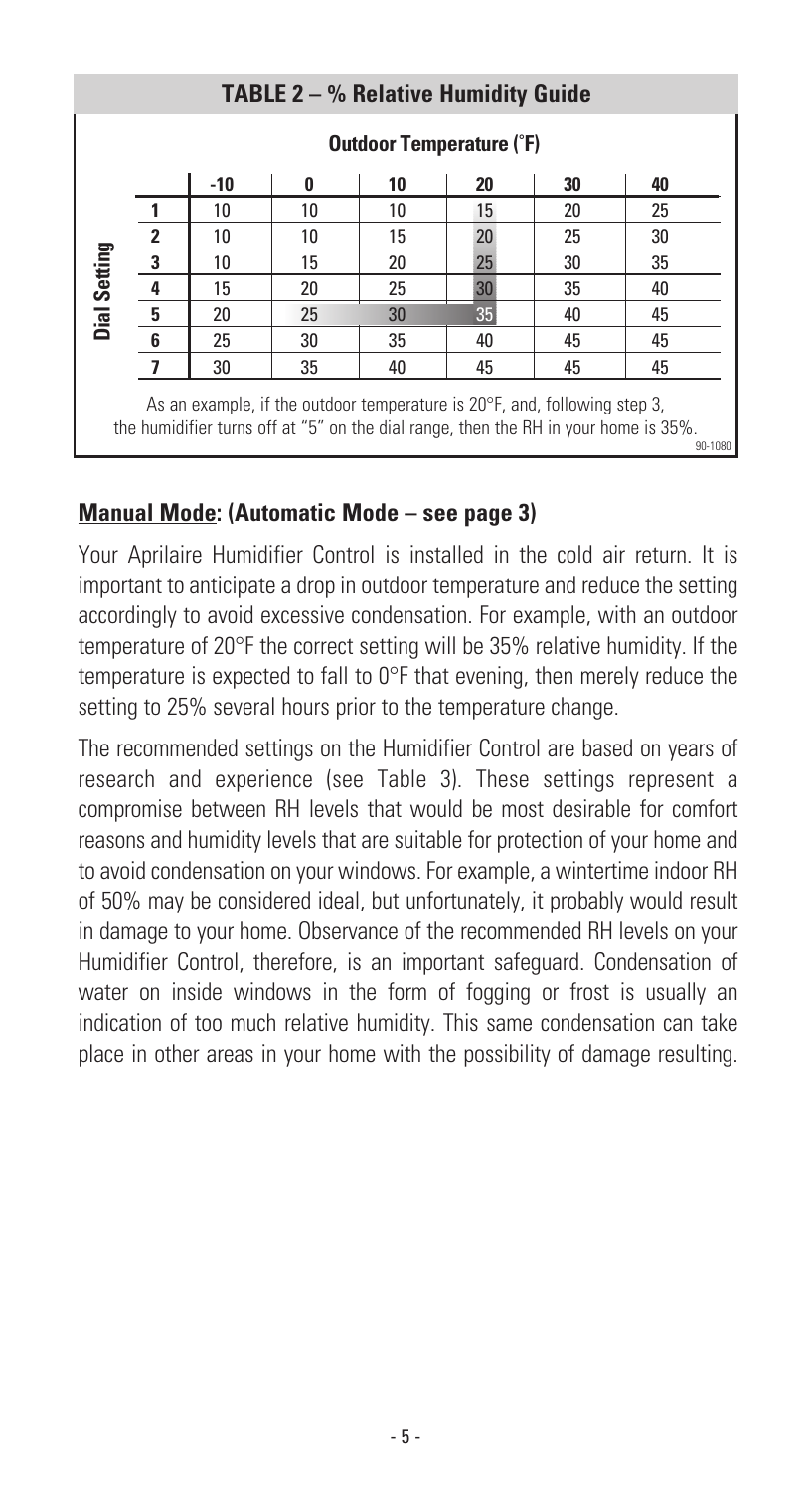| <b>TABLE 3 - Outdoor-Indoor Relative Humidity</b> |                       |  |  |  |  |
|---------------------------------------------------|-----------------------|--|--|--|--|
| <b>Outside Temperature</b>                        | <b>Recommended RH</b> |  |  |  |  |
| $+40^{\circ}F$                                    | 45%                   |  |  |  |  |
| $+30^{\circ}F$                                    | 40%                   |  |  |  |  |
| $+20^{\circ}F$                                    | 35%                   |  |  |  |  |
| $+10$ °F                                          | 30%                   |  |  |  |  |
| $0^{\circ}F$                                      | 25%                   |  |  |  |  |
| $-10$ °F                                          | 20%                   |  |  |  |  |
| $-20$ °F                                          | 15%                   |  |  |  |  |

Your Aprilaire Humidifier Control is a precision instrument that can be used to determine the RH accurately in your home during the winter.

To do this, follow these steps:

- 1. Activate the furnace blower by setting your thermostat to a higher temperature.
- 2. Turn the control dial setting to the "OFF" position. Then, slowly turn the dial clockwise



until you hear the solenoid valve on the humidifier "click on." Next, slowly turn the dial counter clockwise until you hear the solenoid valve "click off." At this point, read the RH on the dial. This will be very close to the actual RH in your home. (See Figure B)

To check the humidifier operation, set the knob to "Test/Reset", make sure that the water saddle valve is open and that there is electricity to the humidifier. The furnace blower motor must be operating and the furnace calling for heat for the Aprilaire Humidifier to function. Note: Turning the knob to "Test/Reset" resets the "Change Water Panel" internal timer. In addition, at this setting, the humidifier will only operate for 1 minute. Reduce the humidistat setting to the recommended inside relative humidity, depending on the outside temperature. **DO NOT LEAVE IN TEST MODE AS HUMIDIFIER WILL NOT OPERATE.** Follow the suggested settings prior to a drop in the outside temperature.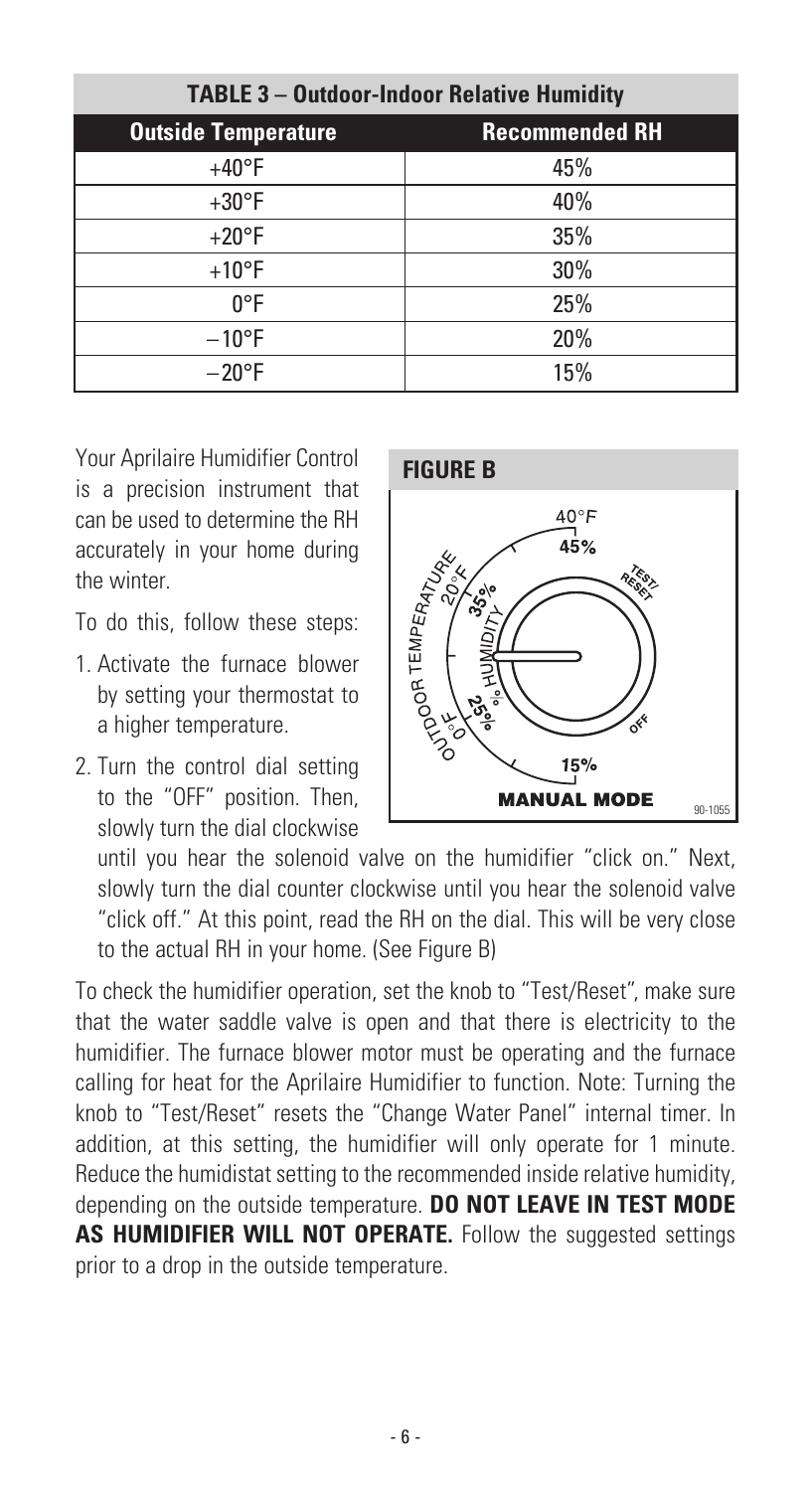#### **OPERATING INSTRUCTIONS - MODELS 350, 360 & 500**

Your Aprilaire Humidifier is controlled by a manual humidistat installed either in the living area or in the cold air return. It is important to anticipate a drop in temperature and reduce the setting accordingly to avoid excessive condensation. For example, with an outside temperature of 20° the correct setting will be 35% relative humidity. If the temperature is expected to fall to  $0^\circ$  that evening, then merely reduce the setting to 25% several hours prior to the temperature change. To determine the RH level in your home, follow Steps 1 & 2 on page 6.

#### **TABLE OF CONTENTS ADDITIONAL INFORMATION FOR ALL MODELS**

Be sure to keep fireplace dampers closed when not in use. They provide an excellent escape route for heat, as well as humidity.

On occasion, indoor moisture producing activities such as clothes drying, cooking, showers, etc., may raise the relative humidity level higher than it should be, even though the Aprilaire Humidifier is not operating. Telltale indications, again, are condensation or frost on cold surfaces such as windows, doors, walls, etc. If such condensation persists for several hours, your home should be ventilated to dissipate the potential damaging excess moisture levels.

#### **EFFECT OF WATER CHARACTERISTICS**

Whether to use available tap water, even though it may be quite hard, or chemically softened water, is a common question homeowners have when their dealer is installing a humidifier. Your humidifier is designed to operate effectively using hot, cold, hard or mechanically softened water. (Hot water is recommended for Models 350 and 360.)

Water used in homes contains varying amounts of minerals. The residue remaining as a result of hard water evaporation is primarily calcium and magnesium components and is usually quite hard, scaly, and dense.

Residue from softened water tends to be soft and fluffy and has a greater volume than hard water scale. In either case, the service life of a Water Panel evaporator will be virtually the same. The Water Panel evaporator should be changed once a year with the exception of the Model 400 which should be changed twice a heating season. In the drain-equipped models, most of these solids are effectively controlled by flushing them down the drain.

Hot supply water, 140°F maximum, is recommended with drain type humidifiers for increasing capacity and is required for heat pump applications.

## **WARNING**

**RISK OF SCALDING.** Water temperature over 125˚F can cause severe burns and scald instantly. Shut off the hot water supply before disconnecting or tapping into any hot water supply line.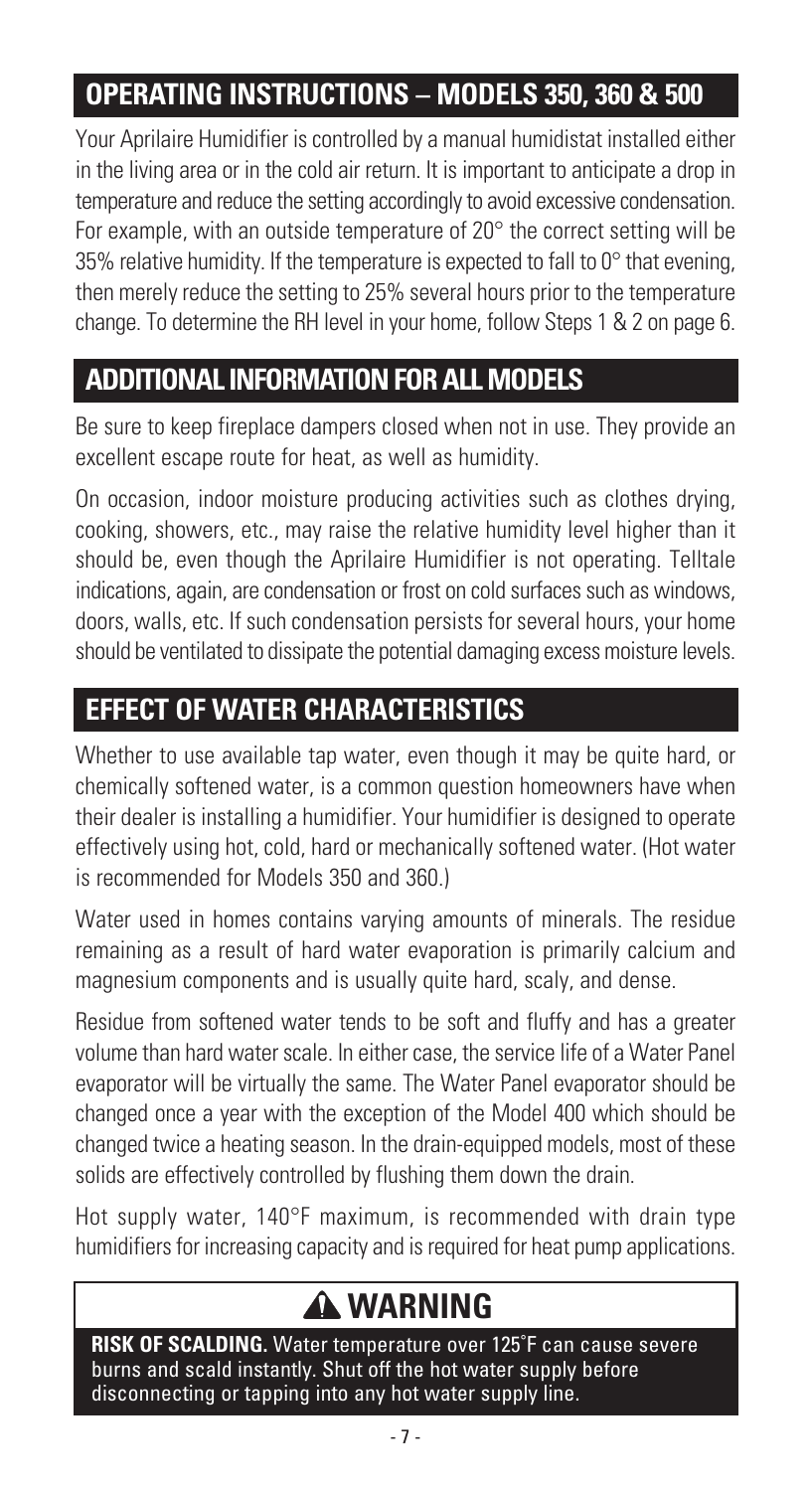#### **TABLE OF CONTENTS ANNUAL MAINTENANCE**

**For best performance, we recommend that you replace the Water Panel evaporator in your Aprilaire Humidifier at least annually with the exception of Model 400 which should be changed twice per heating season.** 

If you have a Humidifier Control equipped with a "Change Water Panel" indicator light, it will be lit (during operation only) when it is time to change your Water Panel. See individual model instructions for additional maintenance.

To purchase a new Water Panel:

- Call the installer of your Aprilaire Humidifier. This information is often found on your equipment.
- Call your heating and air conditioning dealer.
- Use our "Dealer Locator" at: www.aprilaire.com
- Look in the Yellow Pages under Humidifying Apparatus or Heating & Air Conditioner Contractors.
- If none of the above is successful and you still need information, please feel free to write us.
- Purchase only Genuine Aprilaire Water Panels to maintain performance.

If your humidifier is equipped with an Automatic Humidifier Control with Water Panel change indicator, after replacing the Water Panel, turn the control knob to the "Test/Reset" position until the "Change Water Panel" light blinks to reset its timer. (Blower must be operating and furnace calling for heat.) Be sure to turn the control knob back to it's original setting.

#### **TABLE OF CONTENTS ANNUAL SUMMER SHUTDOWN**

- 1. For Models 400, 500, and 600 close the bypass damper, which is a part of the humidifier, with the use of the small damper handle.
- 2. Shut off the water supply to the humidifier by fully closing the saddle valve.

Humidifier Control:

No adjustment to the Humidifier Control is required for summer shutdown. (Applies to both Automatic and Manual Mode.)

#### **DEALER INSTRUCTIONS FOR PREVENTATIVE MAINTENANCE**

NOTE: Annual inspection and preventative maintenance of your total heating system is important for efficient and safe operation. Call your Aprilaire dealer for humidifier service and maintenance inspection.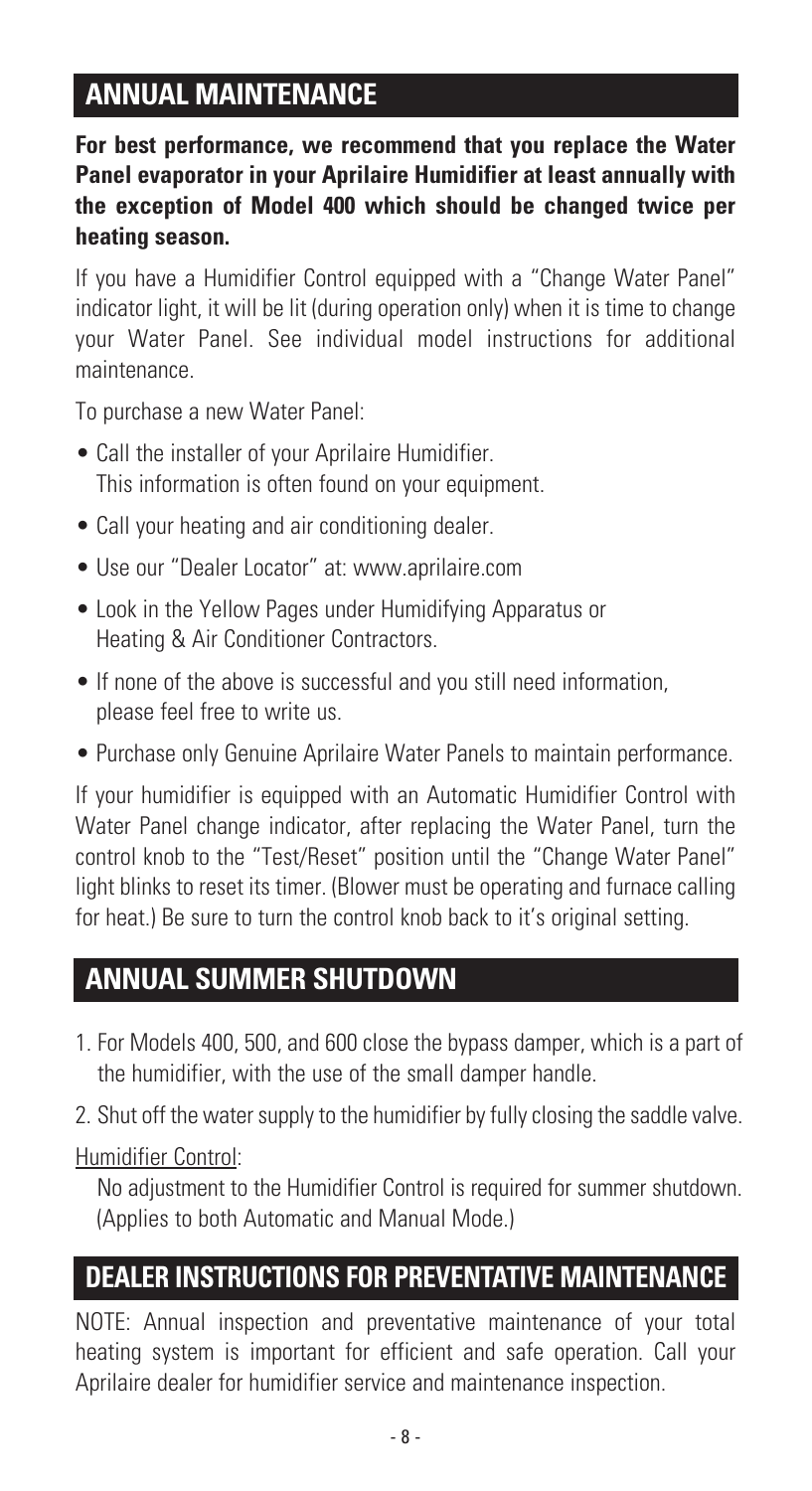#### **PERIODIC PREVENTATIVE MAINTENANCE**

NOTE: Periodic inspection and preventative maintenance of your total heating system is important for efficient and safe operation. Your heating contractor should include humidifier service at the same time.

All models are equipped with a water delivery system that includes a water feed tube, in-line water strainer and orifice as shown below. These parts should be inspected and/or cleaned periodically to assure continued proper humidifier performance. Inspect more often if seeing "white dust".



- 10. Remove the drain line from the bottom of the humidifier. If applicable, flex it to loosen any mineral deposits or blockages. Flush the drain line with water under pressure to clear it of any debris, and slip it back onto the drain fitting. If drain line does not clean properly, replace it. Inspect the drain line to make sure it has a constant downward slope and is not flattened or blocked.
- 11. Turn on water supply and reconnect electrical power to the furnace.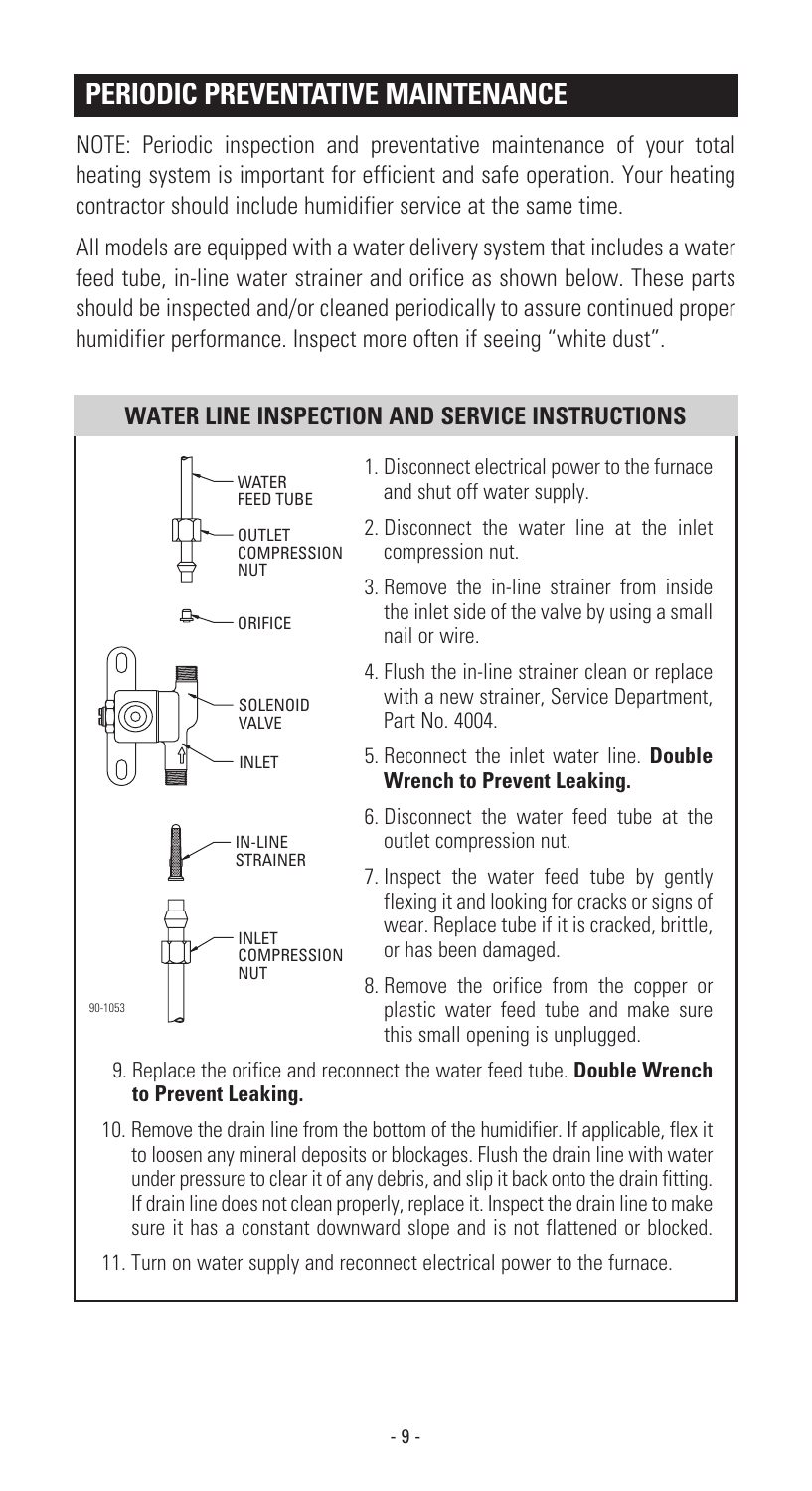#### **REQUIRED MAINTENANCE INSTRUCTIONS (APRILAIRE HUMIDIFIER MODELS 350 & 360)**

#### **WARNING**

120 volts may cause serious injury from electrical shock. Disconnect power and shut off water supply before servicing.



- 1. Note Manual Humidistat setting and turn dial to the "OFF" position.
- 2. Disconnect electrical power and turn off water supply.
- 3. Remove screws of the inlet grille (1). The grille can now be removed from the metal housing (8).
- 4. Lift the Water Panel evaporative assembly (9) out of the humidifier housing (8).
- 5. To remove the distribution tray (2) from Water Panel evaporative assembly (9), push down on tray and pull out scale control insert (3). To clean the "V" openings of the tray, it will be necessary to gently pry the distribution tray cover (4) from the tray. Follow instructions below depending upon the type of distribution tray in your humidifier:

**For trays with a synthetic fabric liner:** Lightly scrape out or brush off any mineral deposits, being careful not to stretch or loosen the synthetic fabric liner. Soaking the tray in vinegar or a lime-removing agent is helpful when trying to remove stubborn mineral deposits.

**For trays with granular coating: Do not scrape off the granular coating,** but lightly scrape out any mineral deposits and clean the "V" notches. This textured surface helps ensure even water flow for maximum performance. See page 2 if removed.

- 6. Slide the Water Panel evaporator (5) out from the scale control insert (3). Clean the scale control insert of mineral deposits. Replace the Water Panel evaporator (Stock No. 35) with a Genuine Aprilaire Water Panel. Slide the Water Panel back into the scale control insert (3) and snap the distribution tray cover (4) into the distribution tray (2). Then snap the distribution tray back into the scale control insert.
- 7. Inspect the plastic feed tube by gently flexing it and looking for cracks or signs of wear. Replace tube if it is cracked, brittle or has been damaged.
- 8. Remove the drain line from the bottom of the humidifier and flex it to loosen any mineral deposits or blockage. Then flush it with water under pressure. If it does not properly clear, replace it. Slip the drain line back onto the drain fitting (6). Make sure the drain line has a constant downward slope and is not flattened or blocked.
- 9. Reinstall Water Panel evaporative assembly (9) and intake grille (1).
- 10. Reconnect electrical power (7) and turn on water supply.
- 11. Turn up Manual Humidistat and check system operation.
- 12. Set Manual Humidistat to its original position.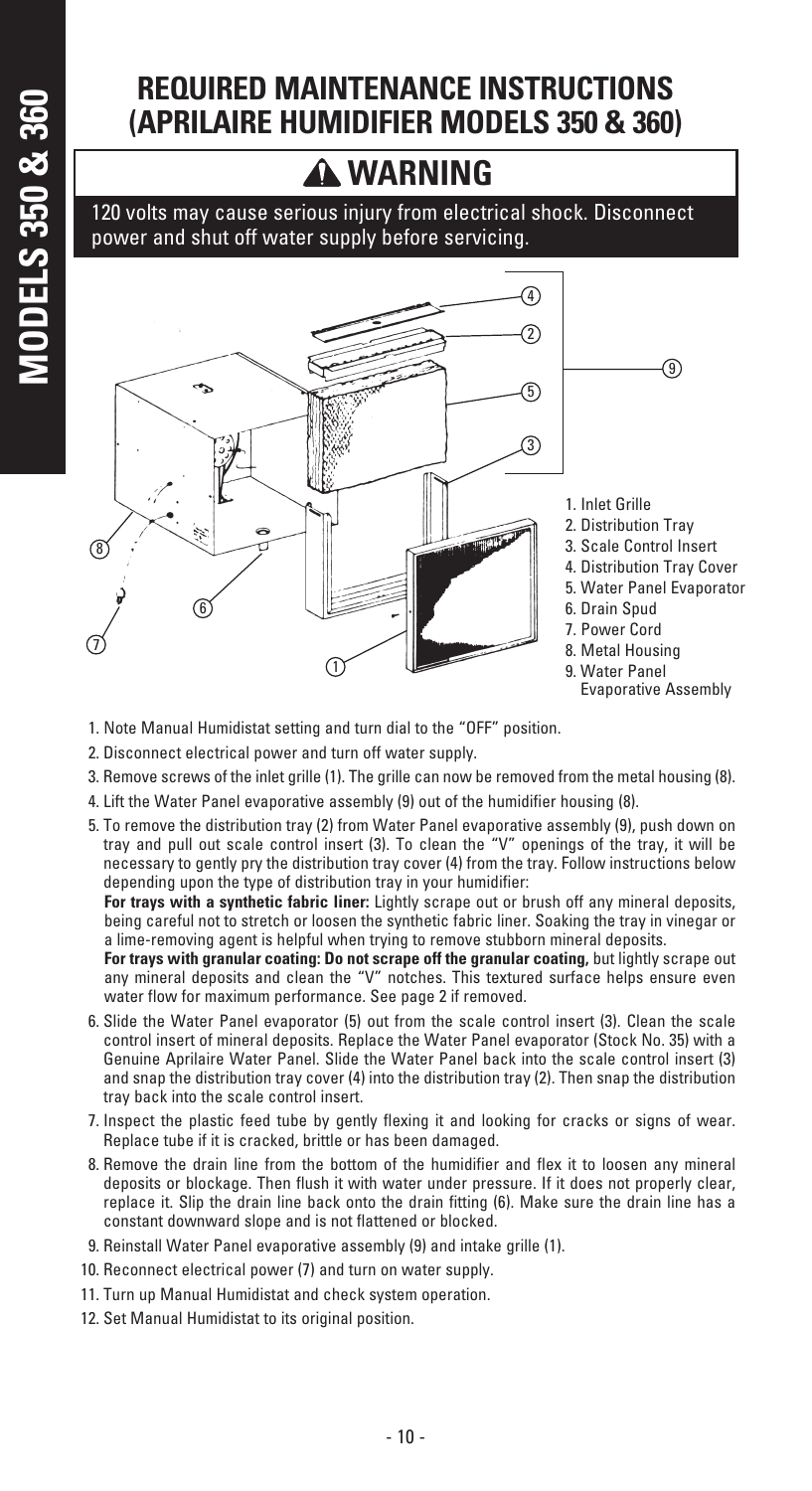#### **REQUIRED MAINTENANCE INSTRUCTIONS (APRILAIRE HUMIDIFIER MODEL 400)**

### **CAUTION**

Sudden operation may cause personal injury or property damage. Turn Humidifier Control to "OFF" or lowest setting before servicing.

- 1. Front Cover
- 2. Feed Tube
- 3. Integral Bypass Damper
- 4. Water Panel Evaporative Assembly
- 5. Distribution Tray
- 6. "V" Notches
- 7. Water Panel Evaporator
- 8. Scale Control Insert/Float Chamber
- 9. Overflow Drain Line
- 10. Float Cover
- 11. Float
- 12. Water Level Sensor Assembly



- 90-1077
- 1. Note Humidifier Control setting and turn dial to the "OFF" position.
- 2. Turn off water supply. Turn the integral bypass damper (3) to the "SUMMER" position.
- 3. Press the tabs in the latches on the top and bottom of front cover (1) and pull cover off base with both hands.
- 4. Carefully pull the plastic feed tube (2) out of the distribution tray (5) at the top of the Water Panel evaporative assembly (4). Tip the Water Panel evaporative assembly forward and lift it out of the humidifier. **Do not** tip the Water Panel evaporative assembly more than needed to clear the housing to avoid over-bending the water level sensor assembly (12).
- 5. Unsnap the distribution tray (5) from the scale control insert (8). Follow the instructions below depending upon the type of distribution tray in your humidifier: **For trays with a synthetic fabric liner:** Lightly scrape out or brush off any mineral deposits, being careful not to stretch or loosen the synthetic fabric liner. Soaking the tray in vinegar or a lime-removing agent is helpful when trying to remove stubborn mineral deposits. For trays with granular coating: Do not scrape off the granular coating, but lightly scrape out any mineral deposits and clean the "V" notches (6)**.** This textured surface helps ensure even water flow for maximum performance. See page 2 if removed.
- 6. Slide the used Water Panel evaporator (7) out of the scale control insert/float chamber and dispose of the Water Panel.
- 7. Remove the float cover (10) and inspect the floats (11) and float chamber for mineral build-up. Remove deposits as needed from floats, float chamber and scale control insert. Wash the parts with a disinfecting cleaner. Reassemble the floats and float cover. Make sure stems of both floats extend through openings in float cover and that floats move freely up and down.
- 8. Inspect the plastic feed tube (2) by gently flexing it and looking for cracks or signs of wear. Replace tube if it is cracked, brittle, or has been damaged.
- 9. Slide a new Aprilaire No. 45 Water Panel evaporator (7) into the scale control insert/float chamber (8). Snap the distribution tray (5) back on the scale control insert (8).
- 10. Reinstall the Water Panel evaporative assembly (4) into the humidifier. Take care not to overbend the water level sensor assembly. Push the top of the Water Panel evaporative assembly firmly back until it snaps into place.
- 11. Push the end of the feed tube back firmly into the distribution tray. Replace the front cover.
- 12. Under normal operation the overflow drain line (9) will never have water in it. However, inspect it for mineral deposits and replace if necessary. Make sure the drain line has a constant downward slope and is not flattened or blocked.
- 13. Turn on the water supply. Return integral bypass damper to appropriate position.
- 14. Check system operation: **Humidifier Control:** (Automatic or Manual mode) Check system operation and reset Change Water Panel indicator by setting the knob to "Test/Reset". With furnace blower operating and furnace calling for heat, humidifier will operate for one minute. DO NOT LEAVE IN TEST MODE AS HUMIDIFIER WILL NOT OPERATE.
- 15. Set Humidifier Control to its original position.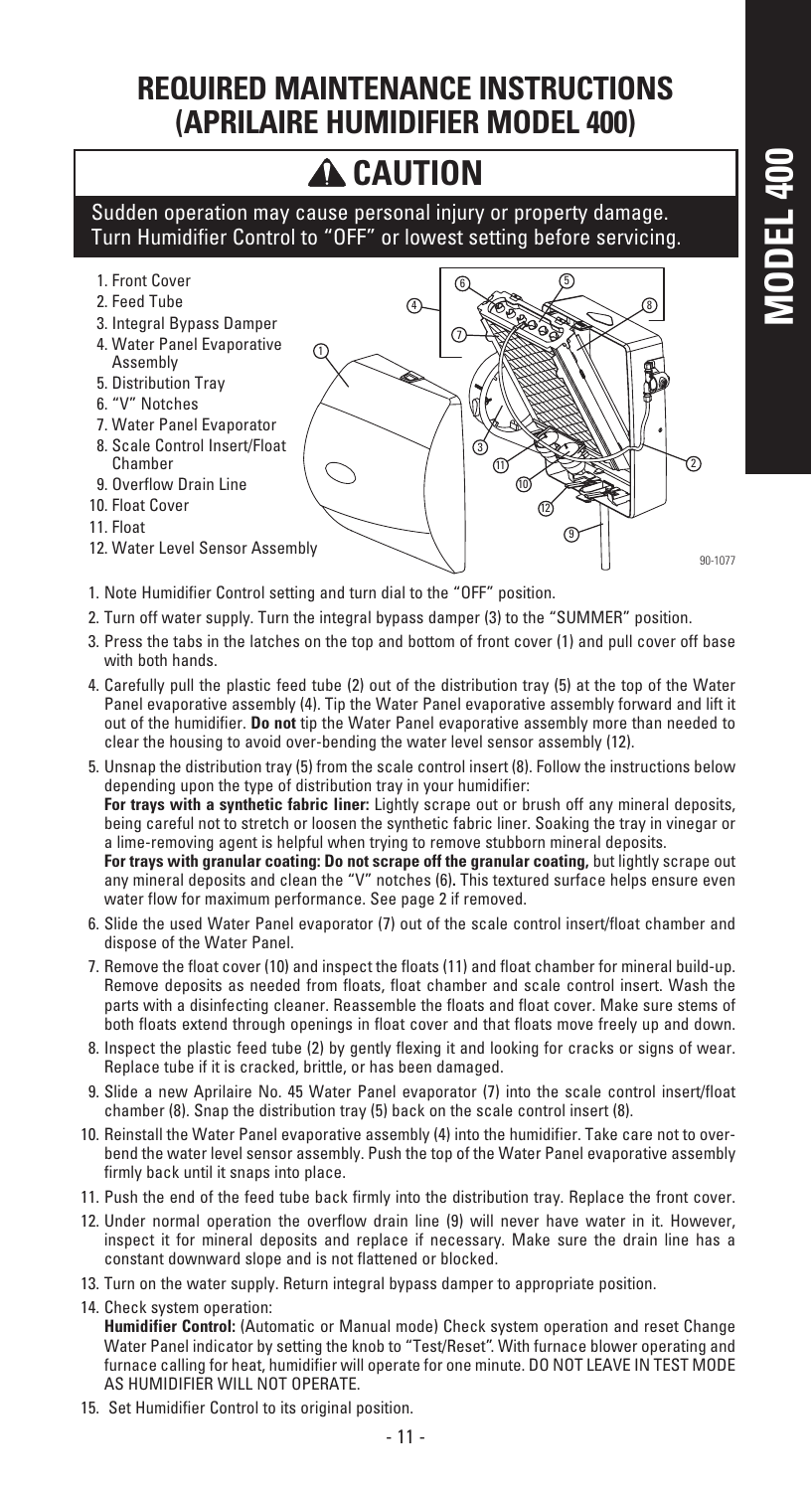#### **REQUIRED MAINTENANCE INSTRUCTIONS (APRILAIRE HUMIDIFIER MODELS 500 & 600)**

## **A** CAUTION

#### Sudden operation may cause personal injury or property damage. Turn Humidifier Control to "OFF" or lowest setting before servicing.

- 1. Front Cover
- 2. Feed Tube
- 3. Integral Bypass Damper
- 4. Water Panel Evaporative Assembly
- 5. Distribution Tray
- 6. "V" Notches
- 7. Water Panel Evaporator
- 8. Scale Control Insert
- 9. Drain Line



90-1076

- 1. Note Humidifier Control setting and turn dial to the "OFF" position.
- 2. Turn off water supply. Turn the integral bypass damper (3) to the SUMMER position.
- 3. Press the tabs in the latches on the top and bottom of front cover (1) and pull cover off base with both hands. Set aside.
- 4. Carefully pull the plastic feed tube (2) out of the distribution tray (5) at the top of the Water Panel evaporative assembly (4). Pull this assembly out by grasping at top and tipping out.
- 5. Unsnap the distribution tray (5) from the scale control insert (8). Follow the instructions below depending upon the type of distribution tray in your humidifier: **For trays with a synthetic fabric liner:** Lightly scrape out or brush off any mineral deposits, being careful not to stretch or loosen the synthetic fabric liner. Soaking the tray in vinegar or a lime-removing agent is helpful when trying to remove stubborn mineral deposits. For trays with granular coating: Do not scrape off the granular coating, but lightly scrape out any mineral deposits and clean the "V" notches (6)**.** This textured surface helps ensure even water flow for maximum performance. See page 2 if removed.
- 6. Slide the Water Panel evaporator (7) out from the scale control insert (8). Clean the scale control insert of mineral deposits. Replace the Water Panel evaporator (Stock No. 35 for Model 600 and Stock No. 10 for Model 500) with a new Genuine Aprilaire Water Panel. Slide the Water Panel evaporator back into the scale control insert with the colored spot up and snap the distribution tray (5) back into place.
- 7. Inspect the plastic feed tube (2) by gently flexing it and looking for cracks or signs of wear. Replace tube if it is cracked, brittle, or has been damaged.
- 8. Reinstall the Water Panel evaporative assembly (4) into the humidifier by fitting its drain into the round receptacle at the base of the humidifier. Push the assembly in at the top until it snaps into place. Push the end of the feed tube back firmly into the distribution tray and replace the front cover.
- 9. Remove the drain line (9) from the bottom of the humidifier. If applicable, flex it to loosen any mineral deposits or blockage. Then flush it with water under pressure. If it does not properly clear, replace it. Slip drain line back onto the drain fitting. Make sure the drain line has a constant downward slope and is not flattened or blocked.
- 10. Turn on the water supply. Return integral bypass damper to appropriate position.
- 11. Check system operation:

**Manual Humidistat (Model 500):** With the furnace blower operating and the furnace calling for heat, turn up Humidistat and check system operation.

**Humidifier Control (Model 600):** (Automatic or Manual mode) Check system operation and reset Change Water Panel indicator by setting the knob to "Test/Reset". With furnace blower operating and furnace calling for heat, humidifier will operate for one minute. DO NOT LEAVE IN TEST MODE AS HUMIDIFIER WILL NOT OPERATE.

12. Set Manual Humidistat or Humidifier Control to its original position.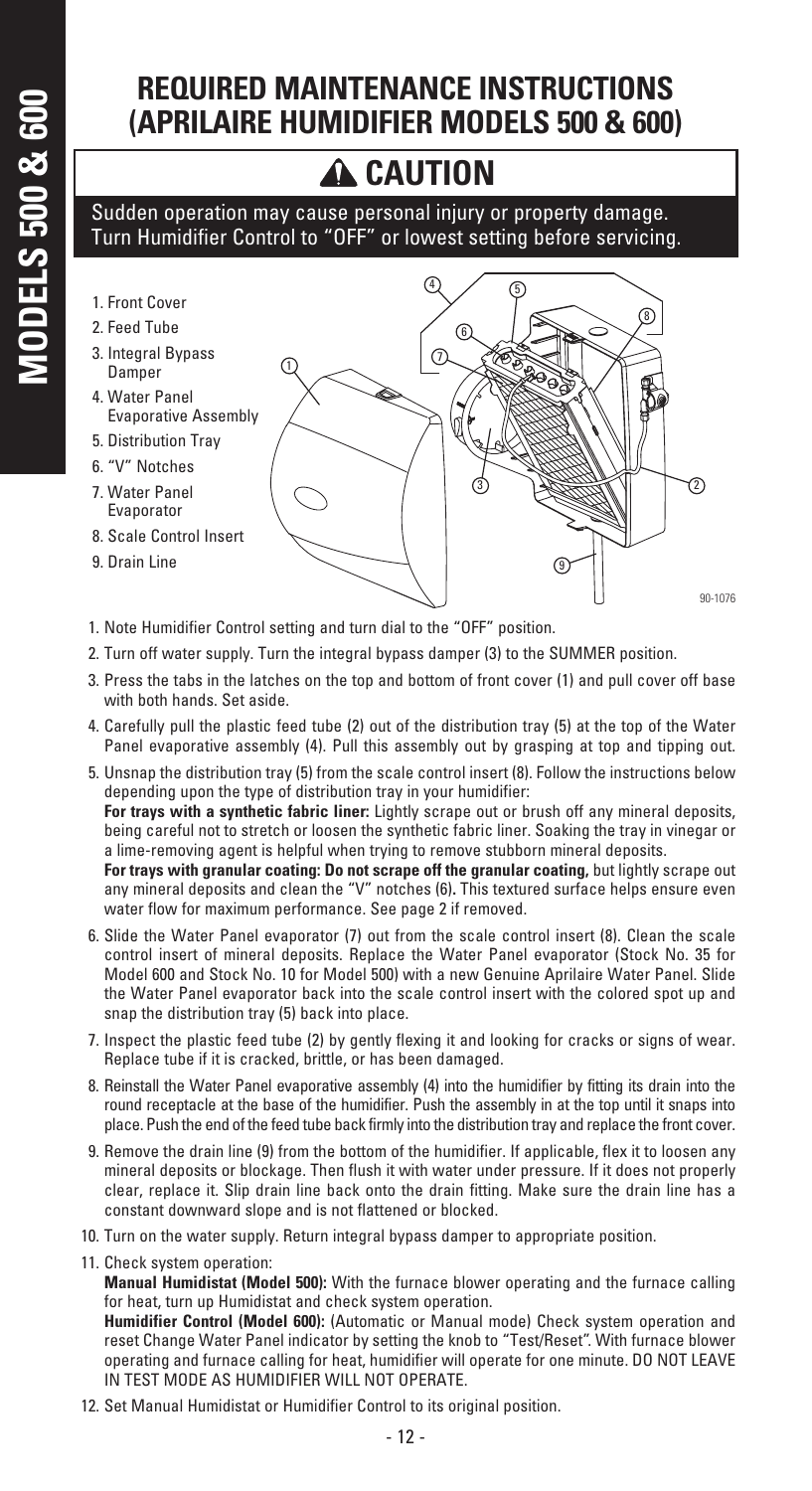# **ODEL 700 MODEL 700**

#### **REQUIRED MAINTENANCE INSTRUCTIONS (APRILAIRE HUMIDIFIER MODEL 700)**

### **A WARNING**

**ELECTRICAL SHOCK HAZARD.** Can cause injury or death. Disconnect all electrical power supplies before servicing. Shut off water supply before disconnecting or tapping into any water supply line.

- 1. Humidifier Cover Assembly
- 2. Base Assembly
- 3. Water Panel Evaporative Assembly
- 4. Distribution Tray
- 5. "V" Notches
- 6. Water Panel Evaporator
- 7. Scale Control Insert
- 8. Drain Line
- 9. Power Cord



90-1075

- 1. Note Humidifier Control setting and turn dial to the "OFF" position.
- 2. Disconnect electrical power and turn off water supply.
- 3. Unlatch humidifier front cover assembly (1) from base assembly (2) at the bottom of the cover, lift, and set aside.
- 4. Pull out the Water Panel evaporative assembly (3) by grasping at the top and tipping out.
- 5. Unsnap the distribution tray (4) from the scale control insert (7). Follow the instructions below depending upon the type of distribution tray in your humidifier: **For trays with a synthetic fabric liner:** Lightly scrape out or brush off any mineral deposits, being careful not to stretch or loosen the synthetic fabric liner. Soaking the tray in vinegar or a lime-removing agent is helpful when trying to remove stubborn mineral deposits. For trays with granular coating: Do not scrape off the granular coating, but lightly scrape out any mineral deposits and clean the "V" notches (5)**.** This textured surface helps ensure even water flow for maximum performance. See page 2 if removed.
- 6. Slide the Water Panel evaporator (6) out from the scale control insert (7). Clean the scale control insert of mineral deposits. Replace the Water Panel evaporator (Stock No. 35) with a new Genuine Aprilaire Water Panel. Slide the Water Panel evaporator back into the scale control insert with the colored spot up and snap the distribution tray (4) back into place.
- 7. Inspect the plastic feed tube by gently flexing it and looking for cracks or signs of wear. Replace tube if it is cracked, brittle, or has been damaged.
- 8. Reinstall the Water Panel evaporative assembly (3) into the humidifier by fitting its drain into the round receptacle at the base of the humidifier. Push the assembly in at the top between the retaining ribs that hold the assembly in place in a vertical position.
- 9. Remove the drain line (8) from the bottom of the humidifier. If applicable, flex it to loosen any mineral deposits or blockage. Then flush it with water under pressure. If it does not clear, replace it. Slip drain line back onto the drain fitting. Make sure the drain line has a constant downward slope and is not flattened or blocked.
- 10. Reinstall front cover assembly (1) by hooking at the top of the base assembly (2) and latching at the bottom.
- 11. Reconnect electrical power (9) and turn on the water supply.
- 12. Check system operation:

**Humidifier Control:** (Automatic or Manual mode) Check system operation and reset Change Water Panel indicator by setting the knob to "Test/Reset". With furnace blower operating and furnace calling for heat, humidifier will operate for one minute. DO NOT LEAVE IN TEST MODE AS HUMIDIFIER WILL NOT OPERATE.

13. Set Humidifier Control to its original position.

#### **NOTE: The motor is permanently lubricated and does not need to be oiled.**